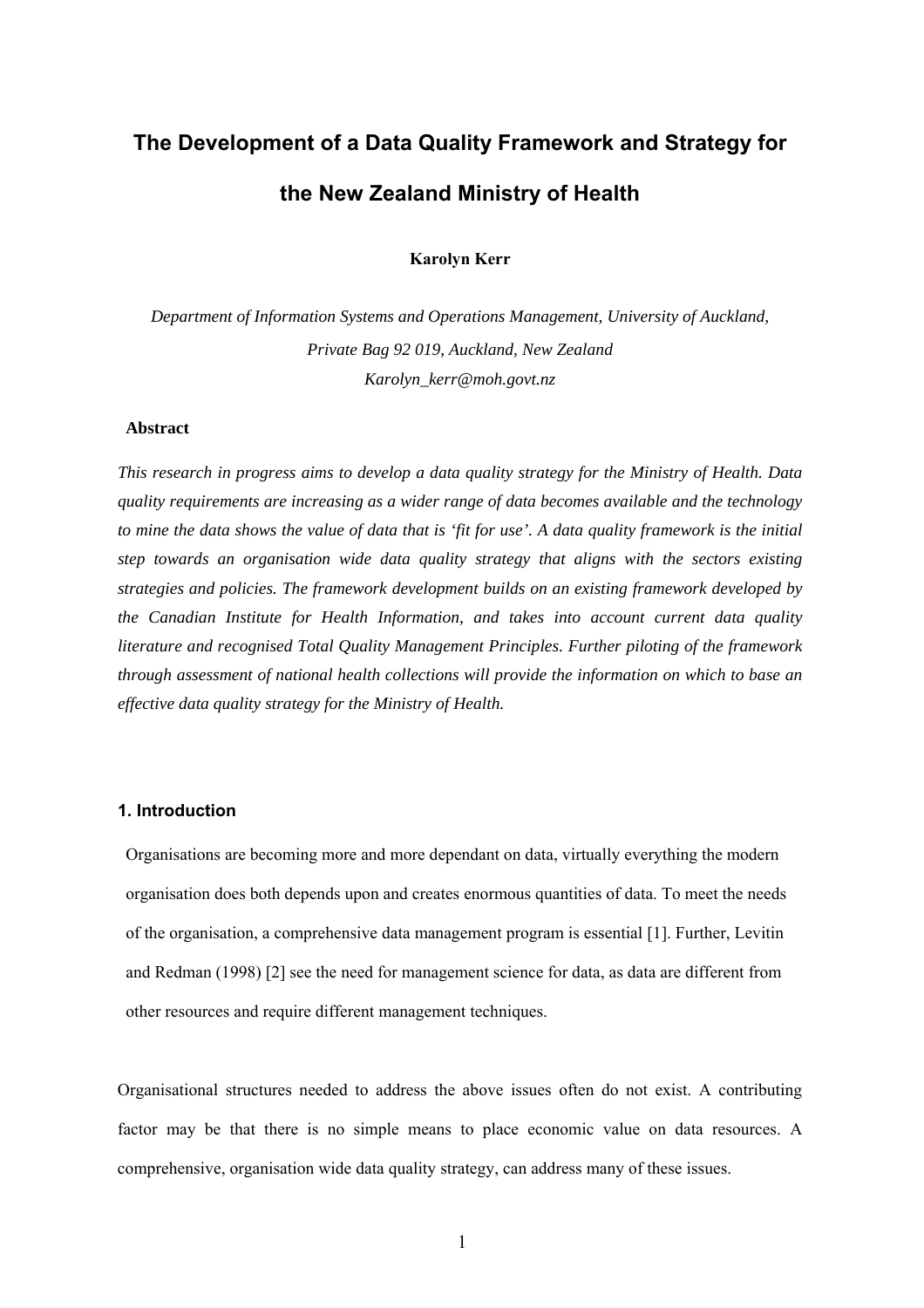As with most organisations, no formal data quality strategy is yet documented for the New Zealand Ministry of Health. The proposed Data Quality Framework will inform the overall development of a data quality strategy for the Ministry of Health. All outcomes of the development of the strategy will be documented for each collection in a 'Data Quality Documentation Folder' to enable internal data users access to all information about a collection in one location. Chapter headings in this folder include:

- Outline of collection, including uses of data and original purpose for the collection
- Roles and responsibilities
- Results of assessment of collection using data quality framework
- Action plan for quality improvement
- Current and previous data quality initiatives
- Meta data around collection
- Correspondence relating to collection

The documentation folder will be both paper and web based. This will build on existing work on data quality at the Ministry, pulling together documentation and current practice and making this information immediately available in one location. To determine an appropriate framework we need to consider the meaning of data quality and previous work in this field. This is outlined below.

### **2. Data Quality**

Klein and Rossin (1999) [3] note there is no single definition of data quality accepted by researchers working in the discipline. Data quality is a multidimensional concept [3] as data itself is multidimensional [4]; [5]. Modern definitions of data quality have a wider frame of reference and many more attributes than the obvious characteristics of accuracy. Strong et al (1997) [6] take a consumer (people or groups who have experience in using organisational data to make business decisions) focused view that quality data is 'data that is fit for use', and this view is widely adopted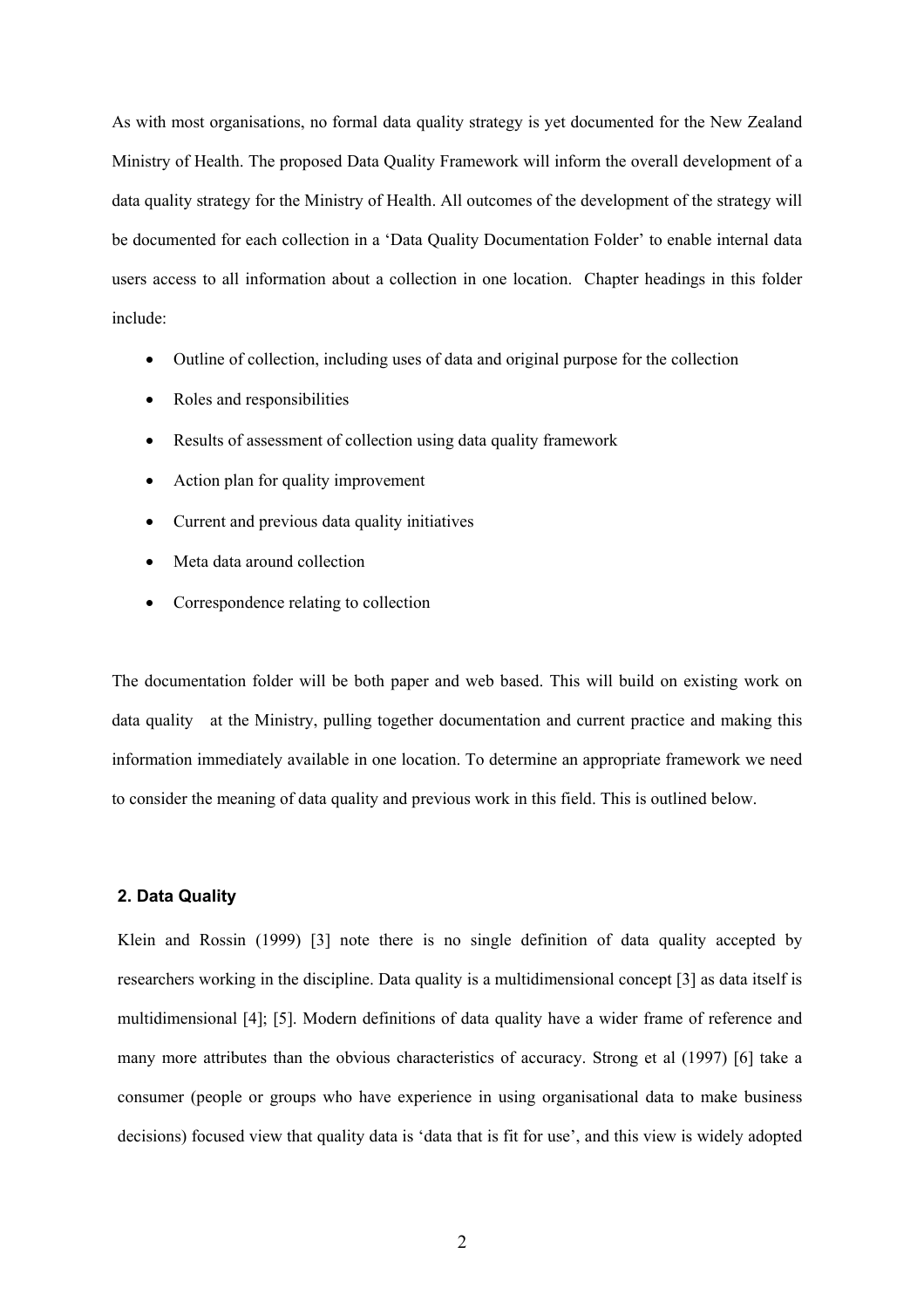by the literature {[7];[8, 9];[6]. Redman (1999) comes to the following definition based on Joseph Juran [5];

> *"Data are of high quality if they are fit for their intended uses in operations, decisionmaking, and planning. Data are fit for use if they are free of defects and possess desired features* [10]".

Tayi and Ballou (1998) [11] confer, noting that data considered appropriate for one use may not possess sufficient quality for another use, citing the trend towards multiple uses of data through data warehouses.

Wang et al (1997) [7] see the consumer as integral to the meaning of data quality and consider that consumers have a much broader quality conceptualisation than information systems professionals realise. They went on to analyse what data quality means to consumers through a survey of data quality attributes and their dimensions as defined by consumers. This resulted in a comprehensive framework of data quality from data consumers' perspectives built into a hierarchical framework of data quality [7].

Therefore, a data quality strategy in an organisation must consider the end user and allow that user to define the level of quality required to make the data useful. Requirements may be different for corporate data than for local data. First steps in any improvement process must be to identify the uses made of the data and by whom. A data quality strategy also needs to look forward to the future potential uses of the data.

Larry English notes the emerging discipline of 'Enterprise Data Quality Management' (EDQM) whereby the organisation develops and adopts a set of consistent technology processes, which institutionalise data quality as a strategic asset, and business processes to make it a consistent competitive advantage [12]. This is similar to Total Quality Management (TQM) principles [12]. Data (or information) quality is recognised as one aspect of the TQM movement.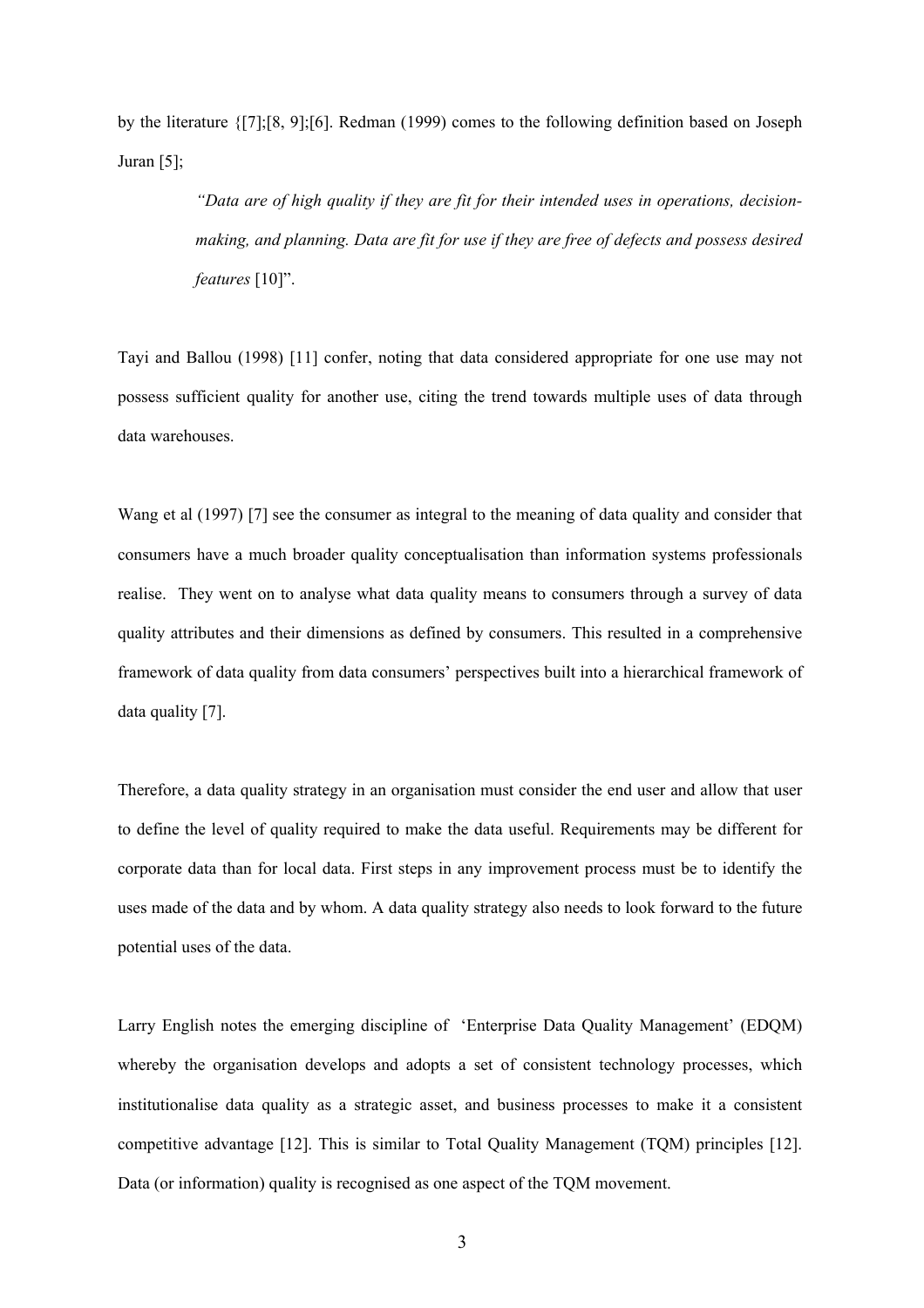#### **3. Data Quality Frameworks**

Seminal works in the area of quality have defined various extensive frameworks to review systems within organisations. The frameworks all seek to assess areas where poor quality workmanship or inefficiencies that may reduce the profitability of an organisation. At its most basic, a data quality framework is a tool for the assessment of data quality within an organisation [7]. The framework can go beyond the individual elements of data quality assessment, becoming integrated within the processes of the organisation. Willshire and Meyen (1997) [13] describe data quality frameworks as 'a vehicle that an organisation can use to define a model of its data environment, identify relevant data quality attributes, analyse data quality attributes in their current or future context, and provide guidance for data quality improvement'. Eppler and Wittig (2000) [14] add that a framework should not only evaluate, but also provide a scheme to analyse and solve data quality problems with their proactive management.

In developing a data quality framework for the International Monetary Fund, Carson (2001) [16] notes that an assessment tool for data quality needs to have the following characteristics:

- comprehensive in coverage of the dimensions of quality and the characteristics that might represent quality
- balanced between rigour desired by an expert and the bird's eye view desired by a general data user
- structured but flexible enough to be applicable across a broad range of data collections
- lead to transparent results
- arrived at by drawing on best practice.

Both Willshire and Meyen (1997) [13] and Carson (2001) [16] found that a framework needs both objective and subjective attributes to be considered, using both objective and subjective measurement metrics, in order to reflect the contextual nature of data quality and the many potential users of that data.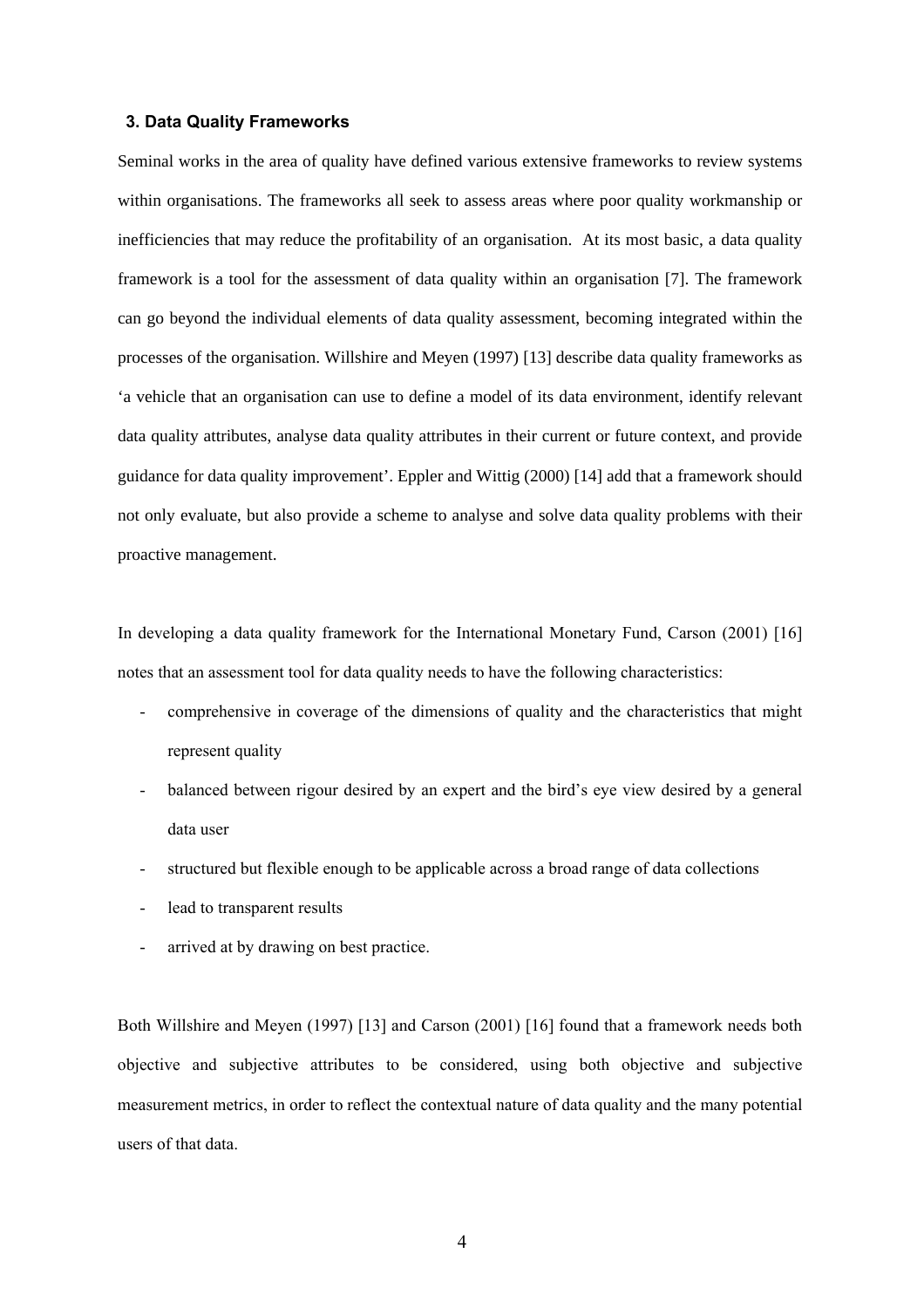Further steps to development include defining data quality attributes, the collection, measurement and analysis of the attributes. An evaluation should use at least two different methods to adequately determine the quality of data using both quantitative and qualitative measurements. The final step is to identify, evaluate and select effective remedies. Use of the framework is a step-by-step process. Steps include:

- 1. modelling existing data
- 2. defining data quality attributes
- 3. evaluating existing data quality levels
- 4. determining data quality priorities
- 5. identify remedies
- 6. re-measure and iterate

An extensive review of data quality frameworks from the last ten years [14] analyses seven conceptual frameworks, identifying common elements, differences, and missing components of such frameworks and outlines future direction in the development of data quality frameworks. The study found that existing data quality frameworks are often domain specific and either strong on objective or subjective measurements, but thus far no framework has been developed that is strong on both measurements at the same time. Frameworks also often fail to analyse the interdependencies between the various criteria within the framework.

Therefore, Eppler and Wittig (2000) [14] suggest the following should be included in any new framework development:

- a generic framework, not specific to a single application such as data warehouses or corporate communications
- a framework that shows interdependencies between the different quality criteria
- a framework that includes a list of problem areas and indicators, therefore going beyond a simple quality criteria list
- a framework that is at the same time theoretical and practical.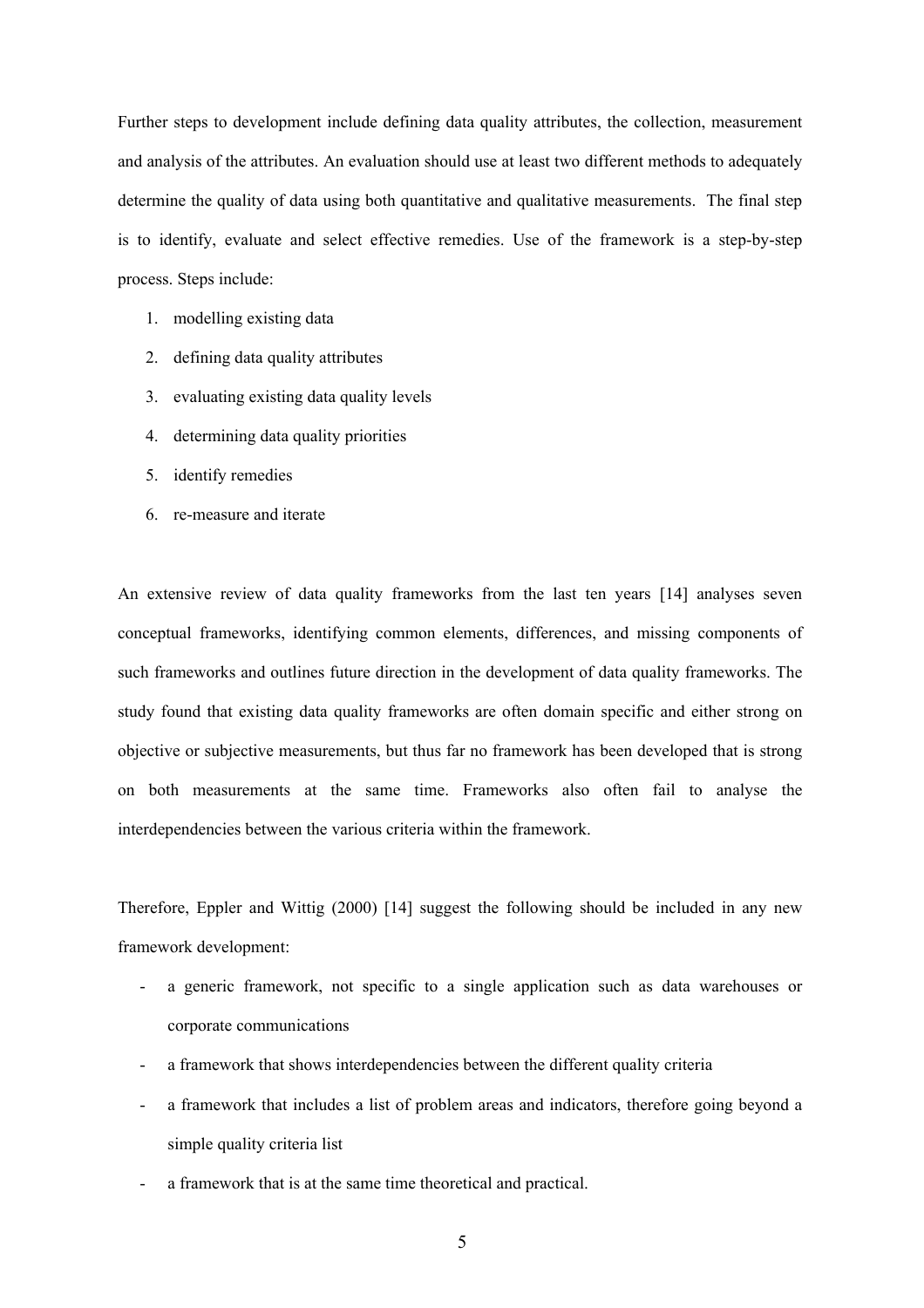To assess the quality of organisational data, Wang and Strong (1996) [7], defined a data quality framework that contained 20 quality dimensions. These were later reduced to 15 and assembled into four categories, as shown in [Table 1.](#page-12-0) The framework has been validated across a range of industrial and government locations. Wang and Strong (1996) [7] suggest several ways in which this hierarchical framework can be applied, including the use of a questionnaire to measure perceptions of data quality, development of quality improvement methods to improve data quality and as a checklist during data requirements analysis. The appropriateness of this framework was tested in a study of the US healthcare industry, in which respondents confirmed the importance of all 15 dimensions [17]. Included in their assessment of frameworks is the Wang and Strong (1996) [7] framework noted above.

This framework was assessed using the following criteria – clear definitions, contextual positioning, and mutually exclusive and collectively exhaustive criteria, concise, provide examples, and provide tools. Table 2 shows the conclusions made by Eppler and Wittig (2000) [14] when assessing the Wang and Strong (1996) [7] framework, finding that overall, the framework is generic and balanced. The Wang and Strong (1996) [7] framework was the only one out the seven assessed that included a means of measurement, tools to assist with using the framework and offers both a solid foundation in existing literature and practical applications. The framework also stands out as being the only one to strike a balance between theoretical consistency and practical applicability.

Taking into account the above literature, a data quality framework for the Ministry of Health can be defined as:

*"A point in time assessment and measurement tool, integrated into organisational process, providing a benchmark for the effectiveness of any future data quality improvement initiatives and a standardised template for information on data quality both for internal and external users. The framework takes into account the Ministry's Data Governance Policy, Information Systems Strategic Plan, and WAVE".*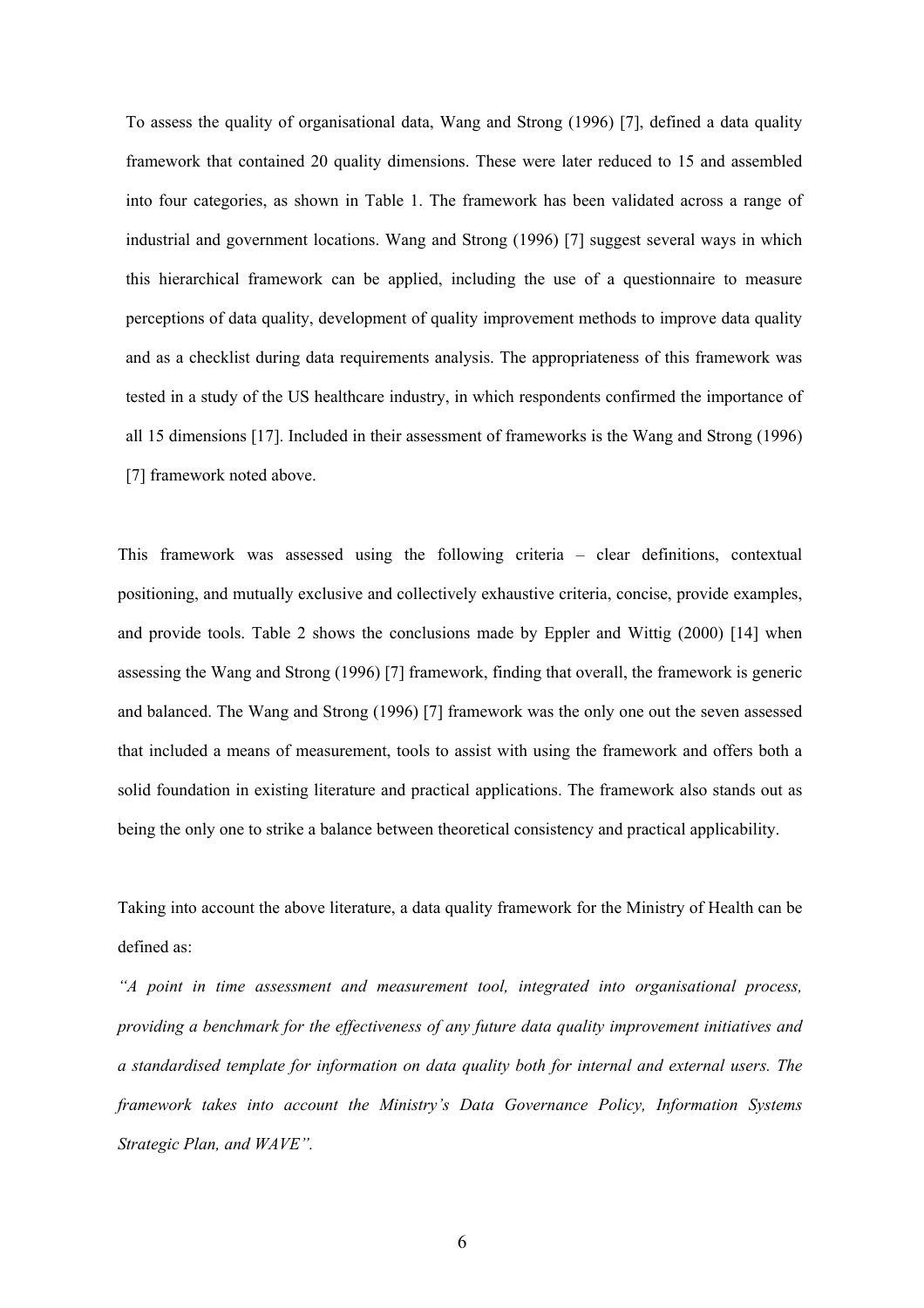#### **4. Framework Development for the New Zealand Ministry of Health**

New Zealand's public and private health care providers forward data on health care provision and claims based data to two of the business units (HealthPAC and NZHIS) within the Ministry of Health. Further data is collected through the cervical screening and breast screening registers. There are currently 30 national health information systems including data warehouses. The Public Health Intelligence Unit undertakes both regular and one-off surveys, related to public health topics.

Health Payments, Agreements and Compliance (HealthPAC) services include:

- payment and administration of agreements
- payments to health providers for contracted services
- clinical data collection from health provider claims
- provision of information and reports relating to payment and other health data
- audit and counter-fraud methodologies to ensure that health funds are applied legitimately and appropriately
- patient eligibility administration.

The New Zealand Health Information Service (NZHIS) is a group within the Ministry of Health responsible for the collection and dissemination of health-related data.

Inconsistencies often exist across an organisations collections and business units in relation to data quality improvement initiatives, business rules, coding standards and tables, and data definitions. Data moving from one collection to another in particular can provide considerable interoperability problems.

#### **4.1 Uses of the Framework**

The primary use of the framework is to assist in the assessment of cross-organisational data quality. Where consistencies in data quality problems are found, improvement measures that provide the best return on investment are more likely to occur where improvements impact across all or most of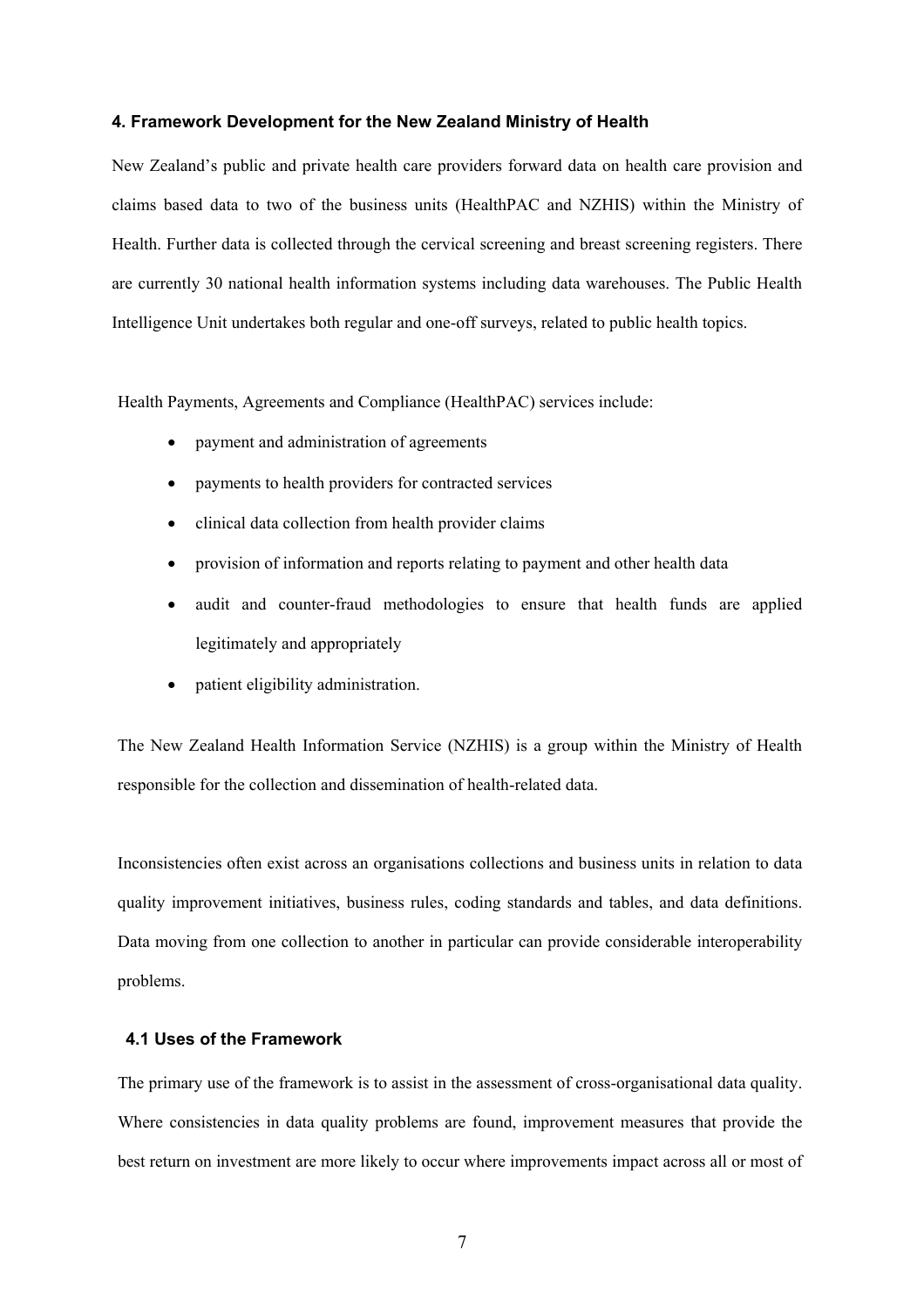the national collections. Data quality problems will be highlighted through the output report following assessment of a collection using the framework. Analysis of these reports from all the national collections will provide a prioritised list of 'to do' projects.

A consistent assessment of quality over time will allow for the analysis of the effectiveness of data quality interventions, with assessment undertaken pre and post the intervention.

The framework will also be used to inform new data collections on what processes need to be instilled in the development phase that will contribute to the collection of high quality data. Prevention is better than re-work.

### **5. Aim of the Research**

The aim of the New Zealand Data Quality Evaluation Framework (DQF) project is to deliver:

*"A Data Quality Framework that allows for the consistent and accurate assessment of data quality in all national health data collections held by the Ministry of Health, which*  will enable improved decision making and policy development in the health sector".

The framework is being developed to provide a common, objective approach to assessing the data quality of all health information databases and registries. The framework enables the identification and measurement of major data quality issues, standardises information on data quality for users and helps to identify priorities, which in turn leads to continuous improvements.

## **6. Methodology**

The Canadian Institute for Health Information (CIHI), similar in function to the NZHIS, have developed a framework based on Statistics Canada guidelines and methods, information quality literature and the principle of Continuous Quality Improvement. Eppler and Wittig's (2000) [14] research on the Wang and Strong's 1996 study [7] noted above, further informed the Canadian frameworks' development.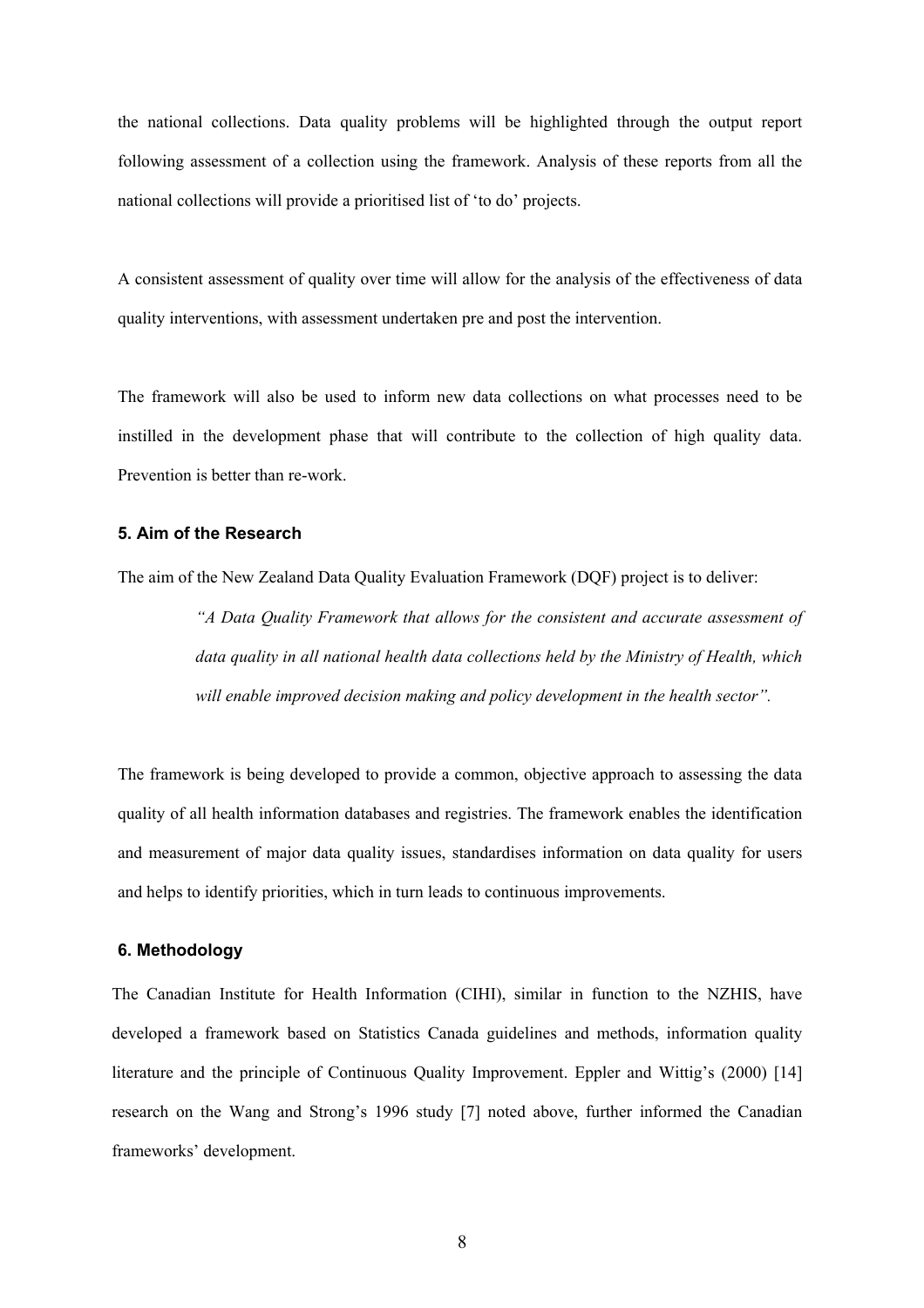Following an assessment of the literature on data quality frameworks, and assessment against Eppler and Wittig's (2000) [14] evaluation criteria, the CIHI Framework was found to be robust. The researcher met with the developers of the CIHI Framework to discuss the feasibility of adjusting the CIHI Framework to a New Zealand health environment. The researcher attended the Massachusetts Institute of Technology Information Quality Conference 2003, in Boston, and the Massachusetts Institute of Technology Information Quality Course, (Information Quality Certification Programme, Course One) at the Sloan School of Management.

The CIHI Framework was assessed for completeness and relevance against current Ministry IT & IM strategy documents. These include the Information Systems Strategic Plan (ISSP) and the WAVE Report (Working to Add Value through E-information). Compliance with New Zealand legislation was also considered.

Proposed additions and changes to the CIHI Framework that take into account the above policies, along with the assessment of the existing framework, were included for discussion at two focus groups with internal Ministry staff. Focus groups were used in an effort to bring together business units who appeared to have similar issues with data quality, but no formal infrastructure was in place to co ordinate quality initiatives. The 'Ministry Data Quality Team' was formed to specifically look at ways of improving quality in a consistent way across the organisation. The terms of reference for the group state the objectives as being to:

- Educate and create awareness of the advantages of using quality data in decision-making.
- Coordinate data quality improvement initiatives across the Ministry.
- Assist in the development of a data quality framework for the Ministry of Health.
- Assist in the development of an organisation wide data quality strategy

Membership of the group was selected for representation from across the Ministry and its separate business units. The proposed framework was sent to all participants of the group. A presentation to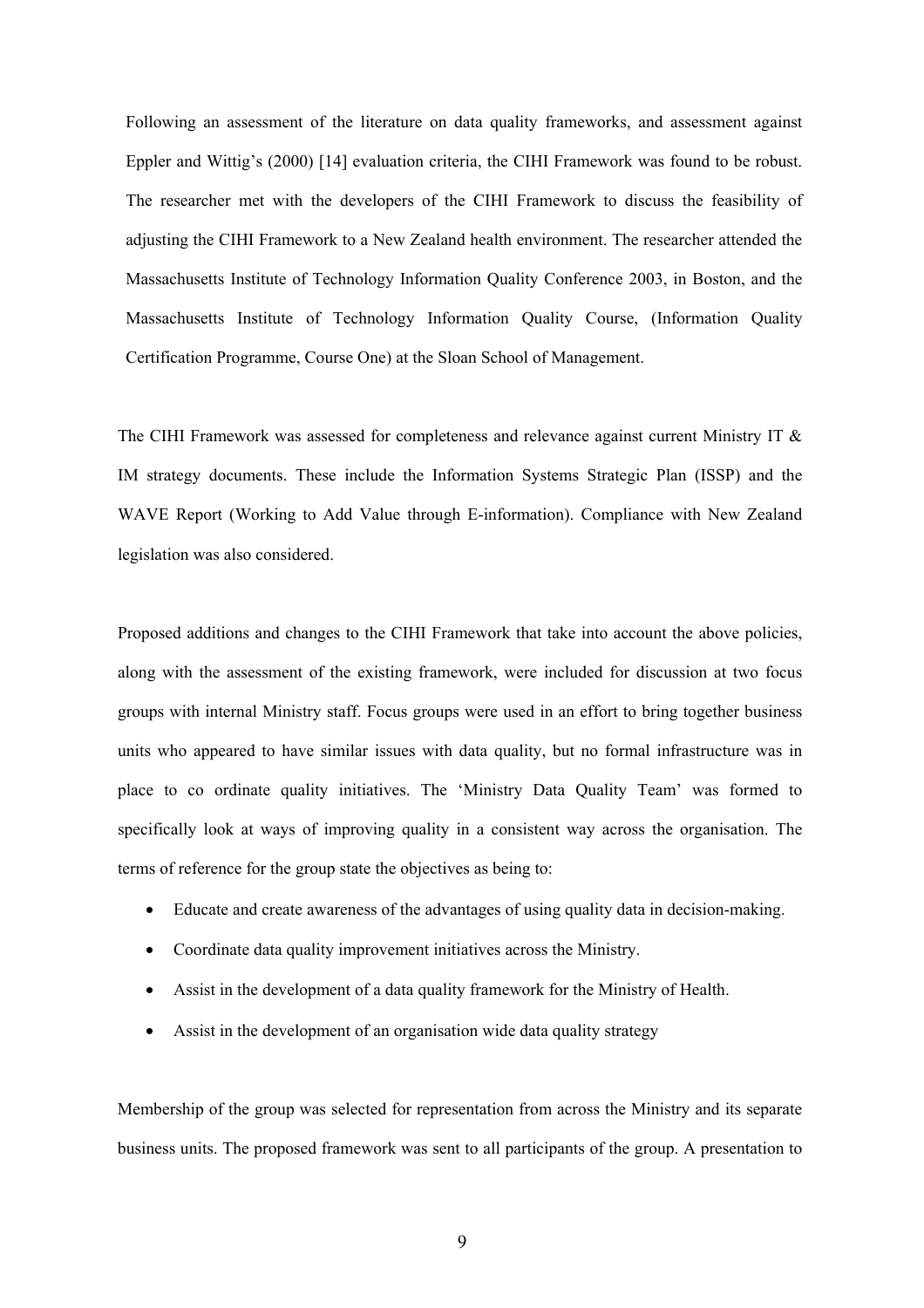the group was made prior to the focus groups to ensure all participants had a common understanding of the purpose of the framework and the outcome goals of the focus groups. The group participated in two focus groups of two hours each. A member of the strategic Information and Technology team (the researcher) led the focus groups and an administrator was present to make audio recordings and to later transcribe the recordings, noting also the interaction between group members on discussion points.

#### **7. Internal and External Piloting**

This research is still in progress with piloting of the framework and its user manual on all data collections held by the Ministry. One of the main considerations of the pilot study is the clarity and ambiguity of the language used in the Framework and its manual. It is important the framework is used consistently across collections and misinterpreted meanings will affect this.

The Draft Framework is currently being piloted on national health collections within NZHIS on the Mortality database. Some data for the Mortality collection is provided to NZHIS by the Department of Internal Affairs from Births, Deaths and Marriages, with additional data being supplied by Practitioners and Coroners and from existing Ministry of Health data collections. This means that much of the collection process is not under the control of NZHIS.

An assessment of the HealthPAC Capitation Based Funding, (CBF) system is also taking place. The Capitation Based Funding System's primary function is to allocate funding on a population basis according to funding formulae.

External assessment, on a health related data collection managed outside the Ministry of Health, is being undertaken on a collection held by the A+ Network Centre for Best Patient Outcomes. The aims of the Centre are to assist clinicians to improve patient outcomes through the development of a generic tool to help manage care delivery.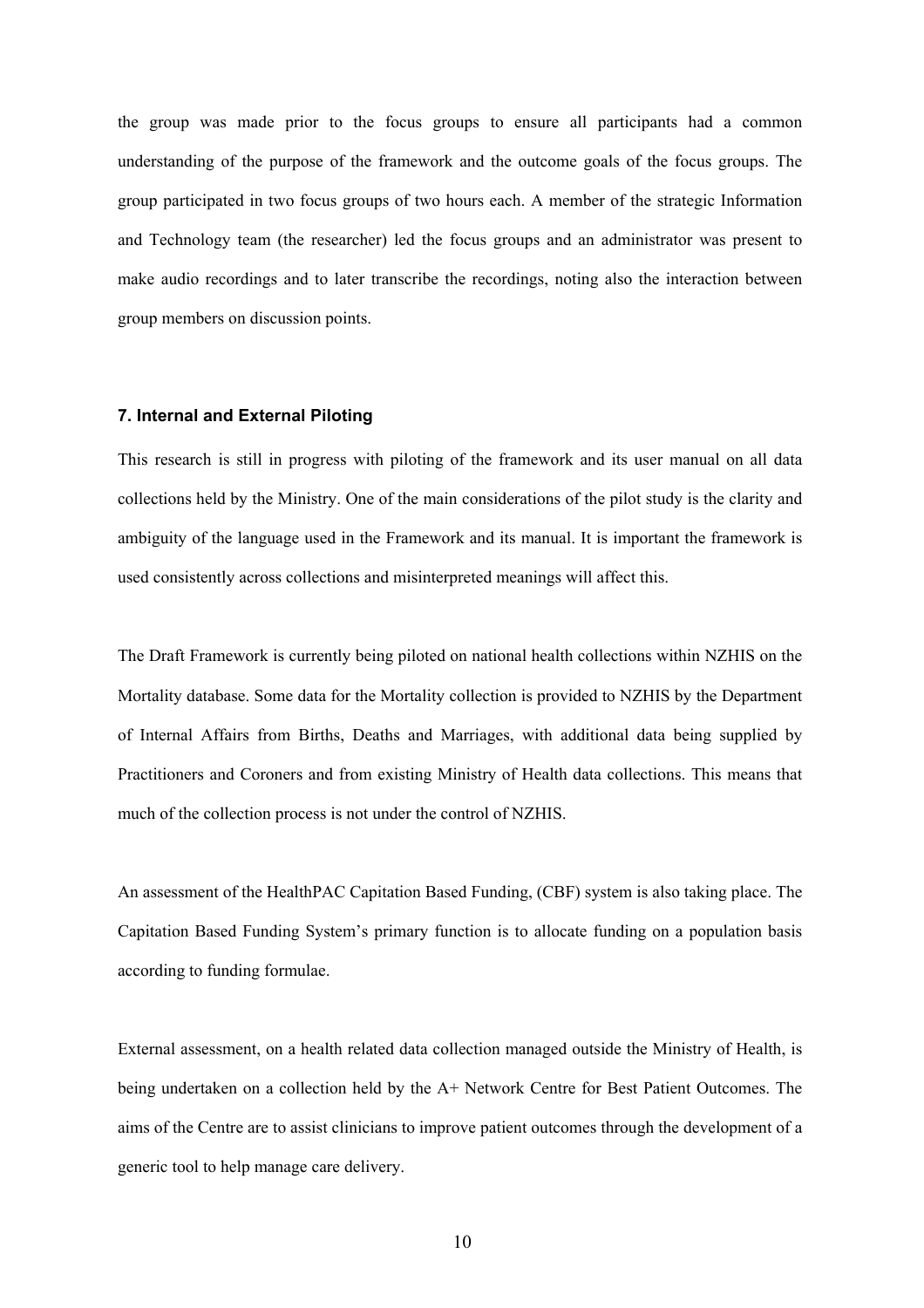A template has been developed to assist data managers to assess the effectiveness of the framework, its user manual and the proposed 'Data Quality Documentation Folder' for each collection and to document their findings. Areas formally assessed through semi structured interviews and a formal questionnaire include:

- The language used in the framework
- The language and examples provided in the user manual
- The length of time required to complete the assessment using the framework
- The value of the information provided from using the framework, as found by various users of the data
- The applicability of the dimensions, characteristics and criteria for the collection being assessed
- The contents of the data quality folder.

An assessment of the framework on a yet to be implemented collection, the Mental Health Workforce System, will be undertaken. The framework will be used as check list for ensuring data quality in instilled in the collection processes prior to implementation and an assessment made of frameworks applicability to this type of use.

#### **8. Future Work**

The development of the framework is an iterative approach. The pilot study will provide valuable practical information, as noted by the Canadians following the implementation of their first framework. Change management is required to ensure those working on data quality accept the ethos that prevention is better than rework and the improvement of data quality is everyone's job across the organisation.

Using the Ministry Data Quality Team to assess the usefulness of the framework has provided an internal user perspective on the aspects of data quality that are important to all types of users.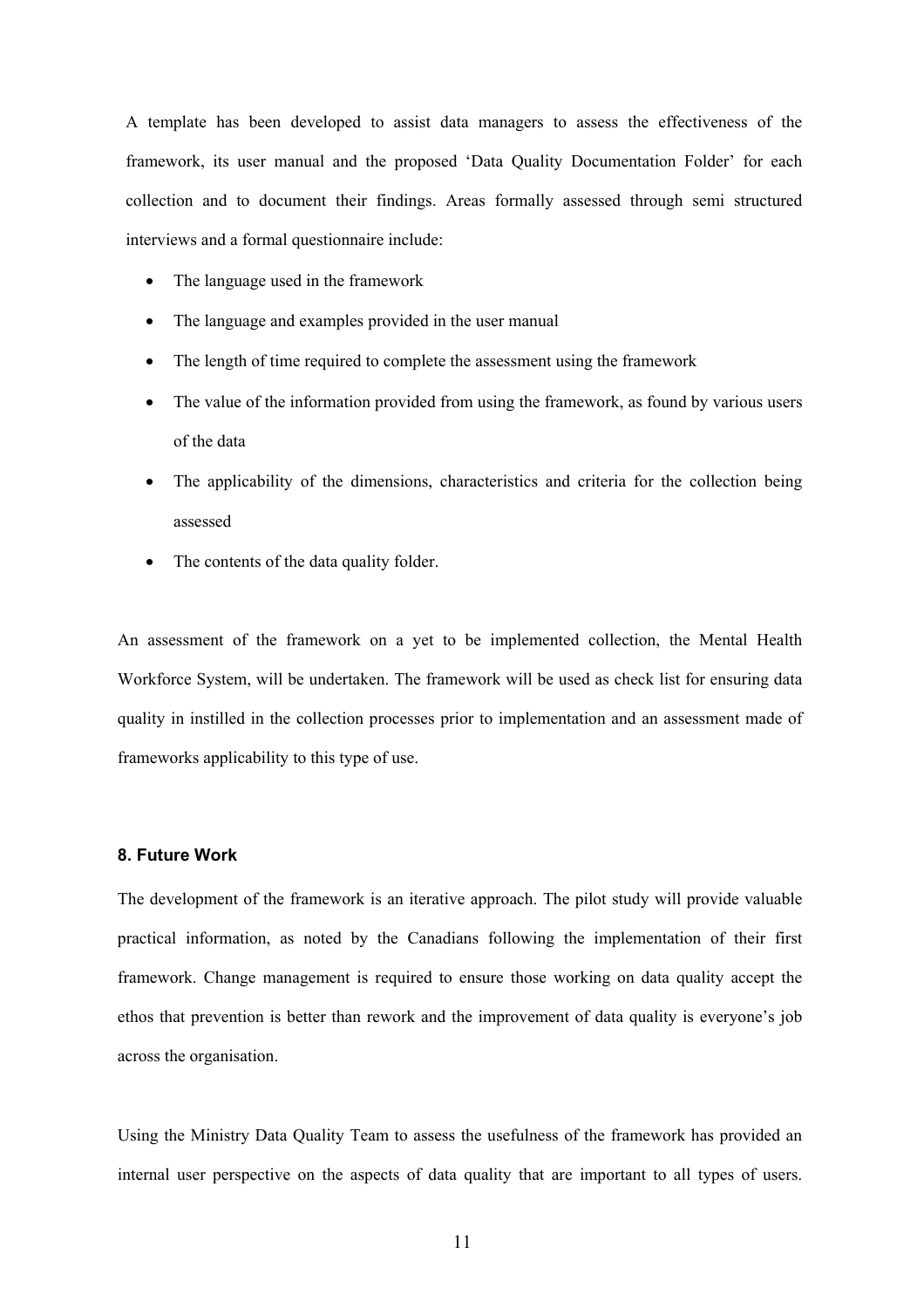Further assessment of the framework by external data users, such as researchers at the Centre for Best Patient Outcomes, will be helpful in improving the assessment of the framework further.

A programme of work will be undertaken to improve the objective metrics used within the framework. Currently many of the metrics associated with each criterion are subjective assessments, made by those who manage the collections. While this is a valid form of measurement, the robustness of the framework will be improved through the addition of relevant objective metrics. The metrics will be based on current literature on data quality metrics, trend analysis of historical data, current key performance indicators for data suppliers as outlined in their contracts with the Ministry of Health, and on legislative requirements.

The summary information gained from assessments of all collections will be collated to form a prioritised list of data quality improvement initiatives across the Ministry. Ongoing assessment using the framework will provide information on the success of initiatives.

The framework is a tool that will be used as part of a data quality strategy that covers the entire organisation. The data quality strategy development will be informed, in part, by the outcomes of the framework assessment of collections, highlighting areas of need. The strategy will follow the guidelines found in the Ministry of Health Information Systems Strategic Plan, which include tasking data quality to those at a strategic level in the organisation.

While the Ministry value data there is further potential for the use of this data. Building 'trust' in the data throughout the health sector will ensure the data is used to its highest possible benefit. Data that is highly utilised for a variety of reasons improves its quality. Through extensive data mining, combining currently disparate collections will provide far more granular information, knowledge and wisdom on the state of our nations health.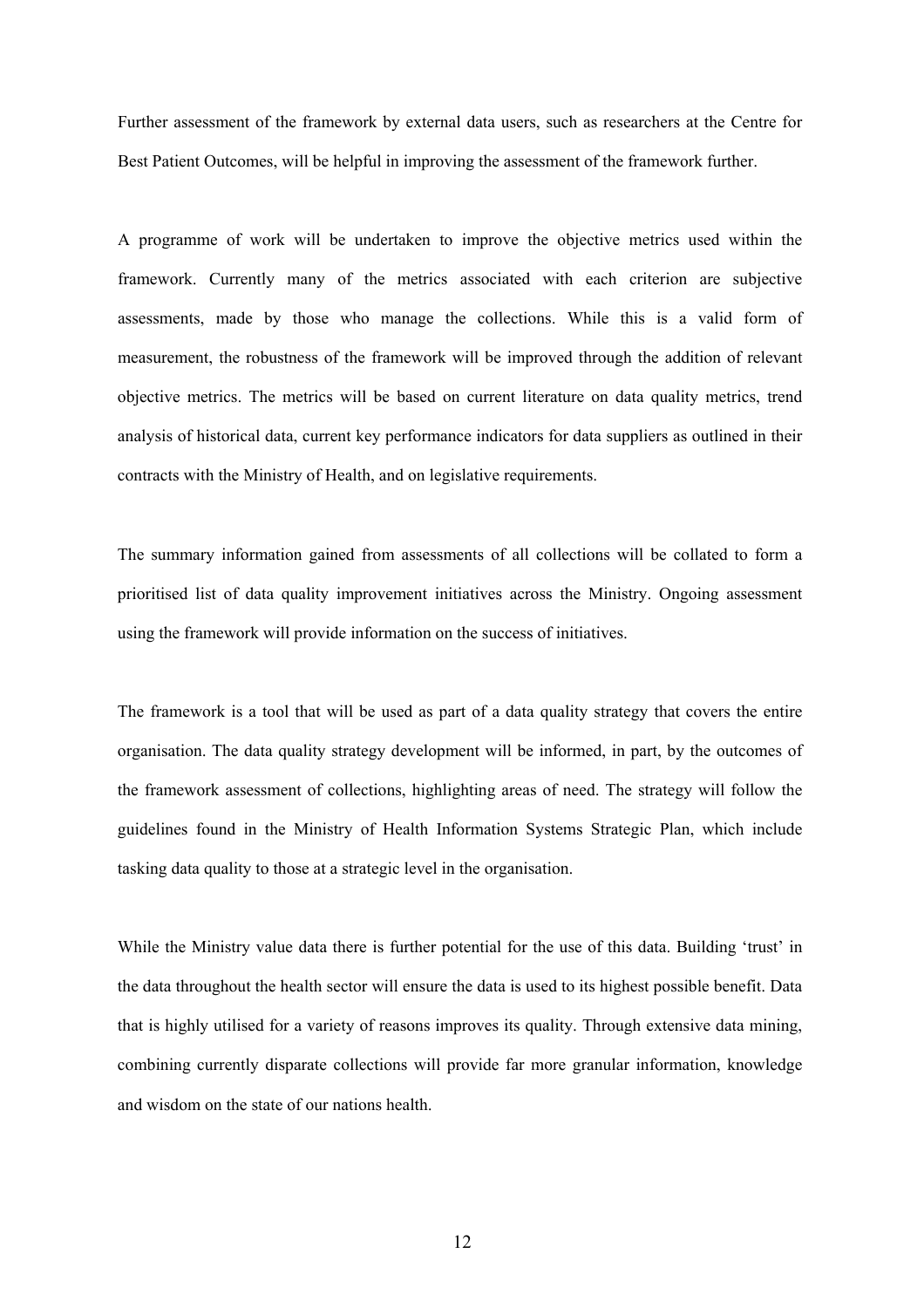| Category         | <b>Dimension</b>          |
|------------------|---------------------------|
| Intrinsic        | Accuracy                  |
|                  | Objectivity               |
|                  | Believability             |
|                  | Reputation                |
| Accessibility    | Accessibility             |
|                  | Access security           |
| Contextual       | Relevancy                 |
|                  | Value-added               |
|                  | Timeliness                |
|                  | Completeness              |
|                  | Amount of data            |
| Representational | Interoperability          |
|                  | Ease of understanding     |
|                  | Concise representation    |
|                  | Consistent representation |

<span id="page-12-0"></span>Table 1: Data quality categories and dimensions (Strong et al., 1997, p.104)

# **9. Bibliography**

- 1. Pautke, R.W. and T.C. Redman, *The Organisation's Most Important Data Issues*. 2001.
- 2. Levitin, A.V., *Data as a resource: properties, implications, and prescriptions*. 1998, Sloan Management Review.
- 3. Klein, B. and D.F. Rossin, *Data errors in neural network and linear regression models: An experimental comparison.* Data Quality, 1999. **5**(1): p. 25.